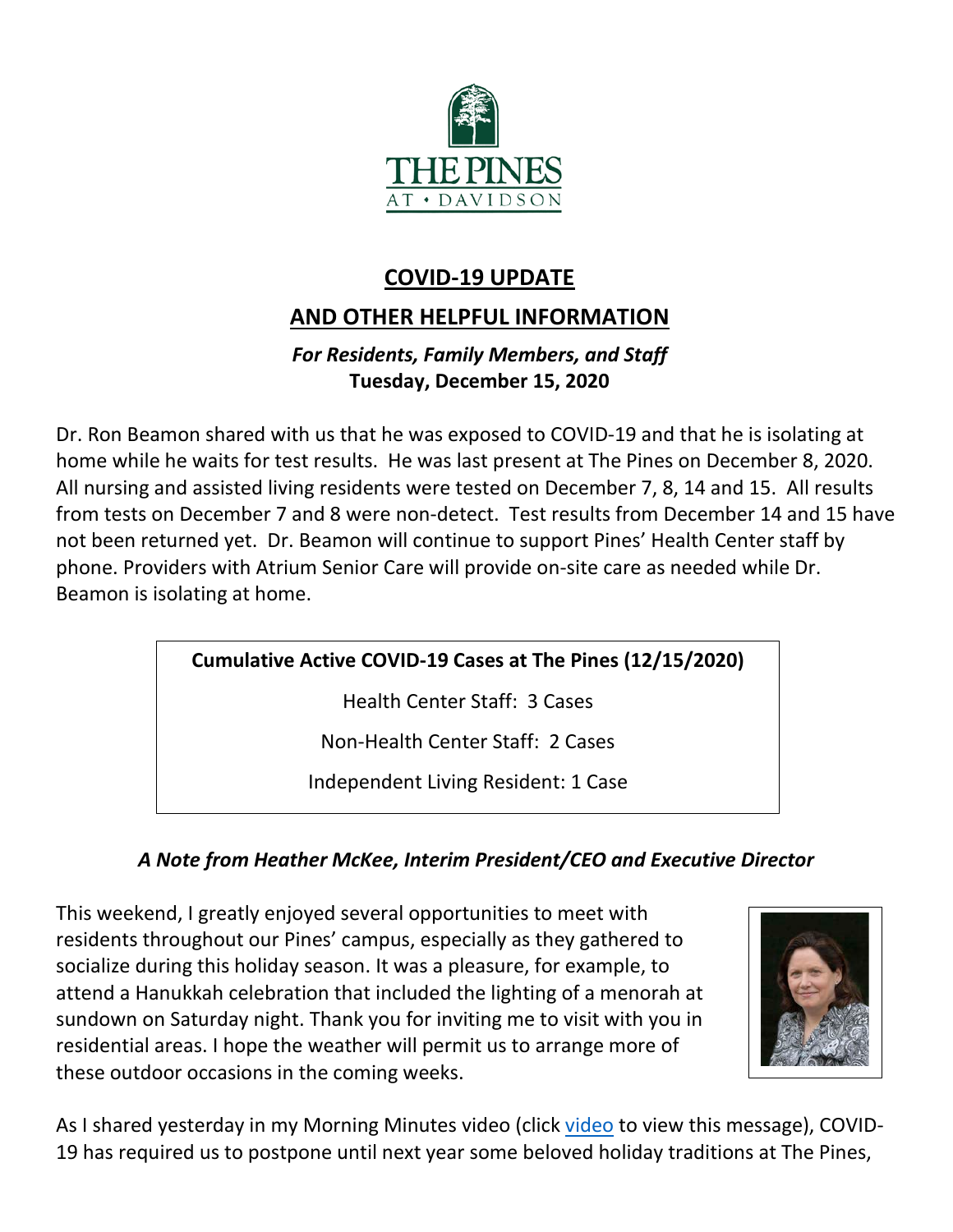including the annual Pinetones Christmas concert. But it is delightful to see some of the creative and supportive ways residents continue to lift each other's spirits during this season: your festive door decorations are so inventive, and the cookies baked for staff are deeply appreciated.

It was a special joy to participate in the lighting of luminaries throughout our campus, a town wide annual event organized by Davidson Housing Coalition, a local non-profit organization endorsed by the Residents' Association Outreach Committee. You may have noticed that some of the luminaries that lined areas of Kimbrough Circle remembered residents who passed away this year. I appreciated this opportunity to read these names and recognize individuals whom I had the good fortune to know. Jane Campbell kindly created a video compilation of these special remembrance luminaries, which you can watch by clicking here: [In Memoriam.](https://www.youtube.com/watch?v=naG--hTXrZ8&feature=youtu.be) We will hold these individuals and their loved ones close to our heart, especially during this holiday season.



We will continue to face some challenges in the weeks ahead, but I know that as a community, we will find ways to continue to keep each other strong, lift each other's spirits in new ways, and imagine together joyful celebrations in the future.

#### **ADDITIONAL INFORMATION**

#### **COVID-19** *In The News*

- Referring to the arrival of the COVID-19 vaccine in North Carolina, Governor Roy Cooper noted on Twitter, "It's a limited supply for now, but this is a remarkable achievement for science and health. We all need to keep wearing a mask and acting responsibly while we get as many people vaccinated as fast as we can." To read more from today's COVID-19 Update in the *Charlotte Observer,* please click here: **[COVID-19 Daily Update](https://www.charlotteobserver.com/news/coronavirus/article247845000.html)**
- *New York Times*: Data Shows Moderna Vaccine is Highly Effective (click here to read the article): **[Vaccine](https://www.nytimes.com/2020/12/15/health/covid-moderna-vaccine.html)**
- As you may know, the Centers for Disease Control and Prevention (C.D.C.) recommends community use of multi-layer cloth masks to prevent COVID-19 transmission.
	- o This is particularly relevant for asymptomatic or presymptomatic individuals who feel well and may be unaware that they are infectious: individuals who have no symptoms and, therefore, believe that they are not carriers. *It is estimated that more than 50% of transmissions occur via such individuals.*
	- o Masks also help provide personal protection for the wearer by reducing the likelihood of inhaling infectious droplets.
	- o To read more from the C.D.C.'s scientific brief, please click here: **[Masks](https://www.cdc.gov/coronavirus/2019-ncov/more/masking-science-sars-cov2.html?ACSTrackingID=USCDC_1052-DM42364&ACSTrackingLabel=COCA%20Now%3A%20Scientific%20Brief%3A%20Community%20Use%20of%20Cloth%20Masks%20to%20Control%20Spread%20of%20SARS-CoV-2%20&deliveryName=USCDC_1052-DM42364)**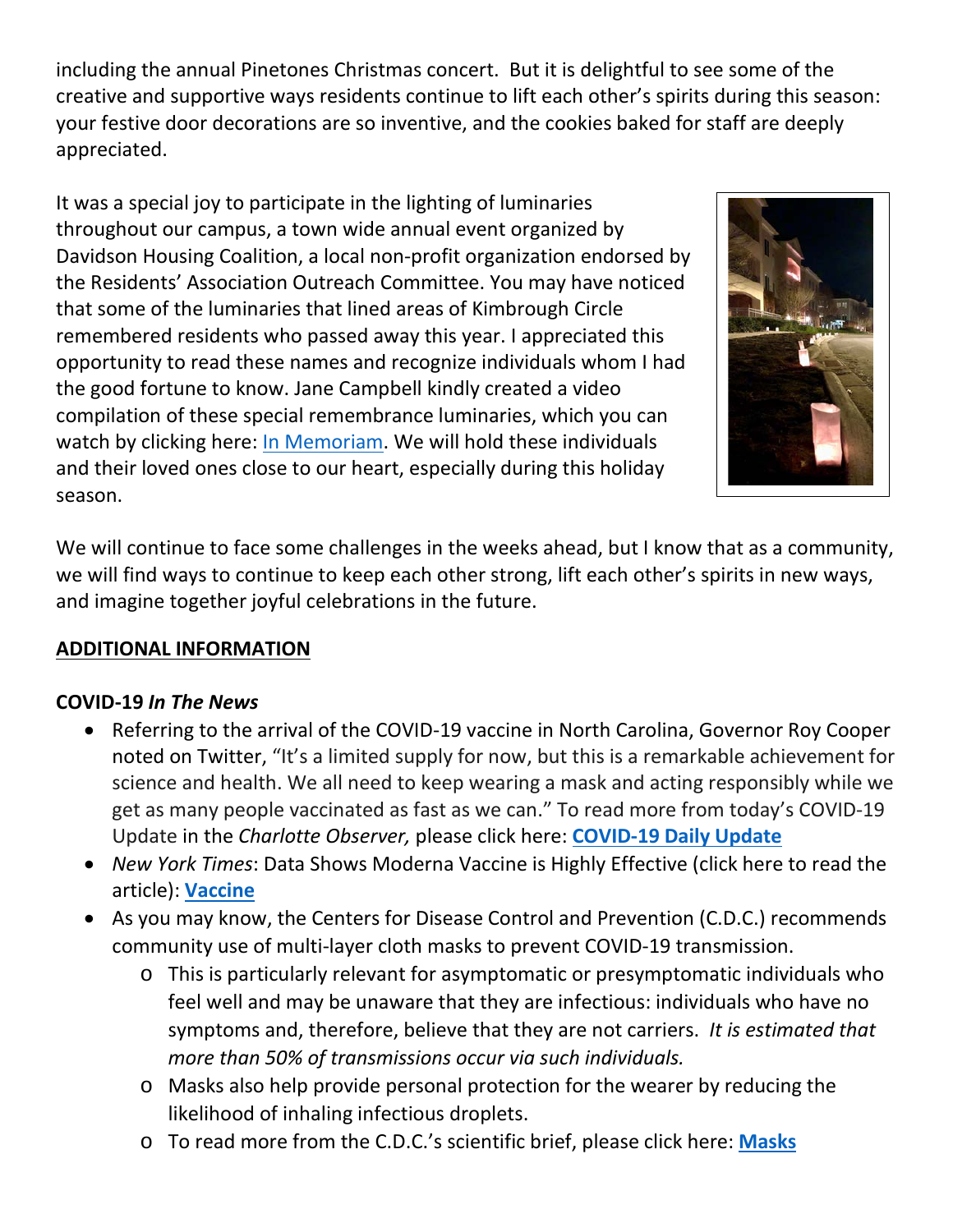#### **COVID-19 Related Senior Care Services**

Dr. Deanna Mangieri with Senior Care offered the following comments with respect to residents in Independent Living:

- Atrium Intensive Care Unit beds are full as the health system deals with the rising number of COVID-19 cases. Elective surgery has not been suspended yet, but if the number of COVID-19 cases continues to increase that action will likely be taken by local hospitals to provide additional bed capacity for COVID-19 patients.
- It is prudent for residents to avoid traveling during the holidays due to the surge in COVID-19 cases; remaining home for the holidays reduces exposure risk.
- Residents need to understand what exposure to COVID-19 means, because healthcare providers want to focus time and testing resources on individuals who have been exposed and/or who are exhibiting symptoms. If an individual has no symptoms, wears a mask and maintains a safe distance of six feet or more from others, then exposure is not considered to have occurred. In addition, if an individual does not wear a mask, is less than six feet from an individual with COVID-19 and the total time of such close contact is less than 15 minutes over 24 hours, then exposure is not considered to have occurred.
- Kirsten Presby with Senior Care (who is on-site at The Pines MWF) will do COVID-19 testing for residents who are Senior Care patients and who are symptomatic or who have been exposed to COVID-19 (see above for a description of exposure). The testing Ms. Presby performs tests for COVID-19, flu, and several other respiratory illnesses. Call 704-863-9850 to schedule an appointment with Ms. Presby or to speak with the Senior Care practice.
- If a resident believes that he or she may have been exposed to COVID-19 then the individual should start self-quarantining for 14 days from the date of exposure to keep his or her neighbors safe (14 days is recommended by Mecklenburg County Health Department for individuals residing in a retirement community setting). If an individual is self-quarantining, then there is no need for a COVID-19 test.
- If a resident is exposed to COVID-19 (see above), there are a number of options for inhome surveillance, either through the resident's Primary Care Provider's office or other programs. Atrium Health operates a program where people with COVID-19 who are recuperating at home are monitored through daily phone or video (e.g., Face Time) contact. This service is called the "virtual hospital" program. If you are positive for COVID-19 and wish to be enrolled in this program, speak to your Primary Care Provider. In order to be enrolled in the virtual hospital, an individual has to be touch with an Atrium provider and test positive for COVID-19.
- Note another option with Dr. Tom Batchelor's practice, Atrium Health North Charlotte Medical Specialists – Huntersville, was described in the December 10, 2020 Update.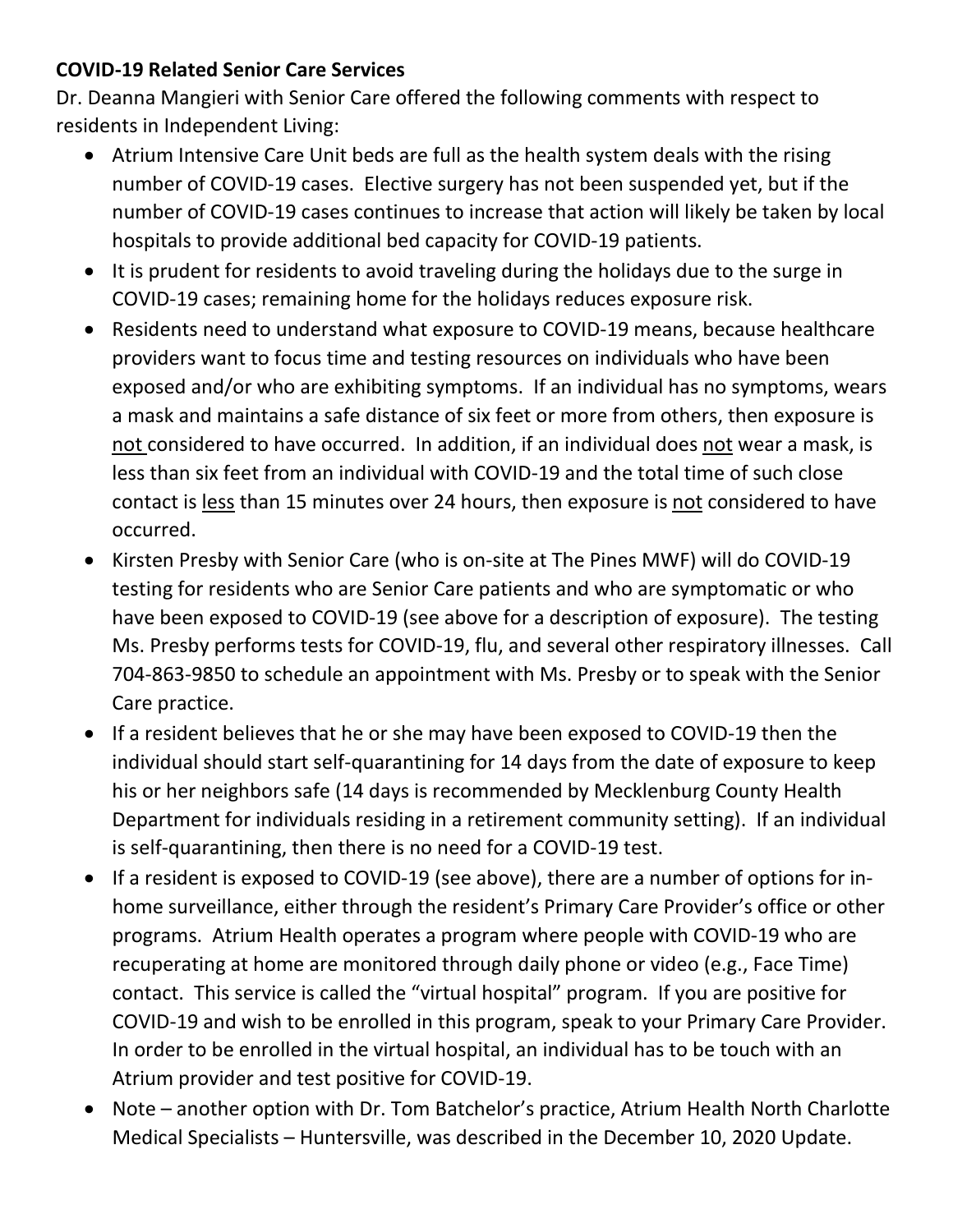#### **Construction Corner**

The bullets below are highlights of Rodgers' Builders weekly report, which can be read in full here: [Rodgers.](https://www.mycommunity-center.com/filephotos/463/2020-12-11%20Weekly%20Update.pdf)

- **Villa 1:** fire alarm programming, appliance install, elevator finishing
- **Villa 2:** common area and elevator finishing
- **Phase 4/5 Dining**: kitchen equipment and flooring installation
- **Davidson Room**: millwork and flooring
- **Fitness Center**: flooring and paint
- **Sitework**: Health Center topsoil placement and landscaping; villa site lighting
- **Photos**: Courtyard entrance sidewalk (to Jetton Community Center); Marketplace; first floor Multipurpose Room.







#### **Blue Ridge Orchestra Holiday Concert**

Many thanks to future resident Shirley Mitchell, who shares the following link to a free holiday program performed by the volunteer musicians of the Blue Ridge Orchestra. This concert is available to watch online from December 11-31. Deb Kenney, the Orchestra President, introduces the program. Please click here to enjoy this concert: [Holiday Concert](https://www.blueridgeorchestra.org/bro-revels-2020)



#### **Canine Reunion**

Last week, interim CEO Heather McKee's dog Pokai was reunited with friends Kathy Cockerill and her dog Honey during a walk around campus. She also enjoyed the Lauren Ridge fountain.